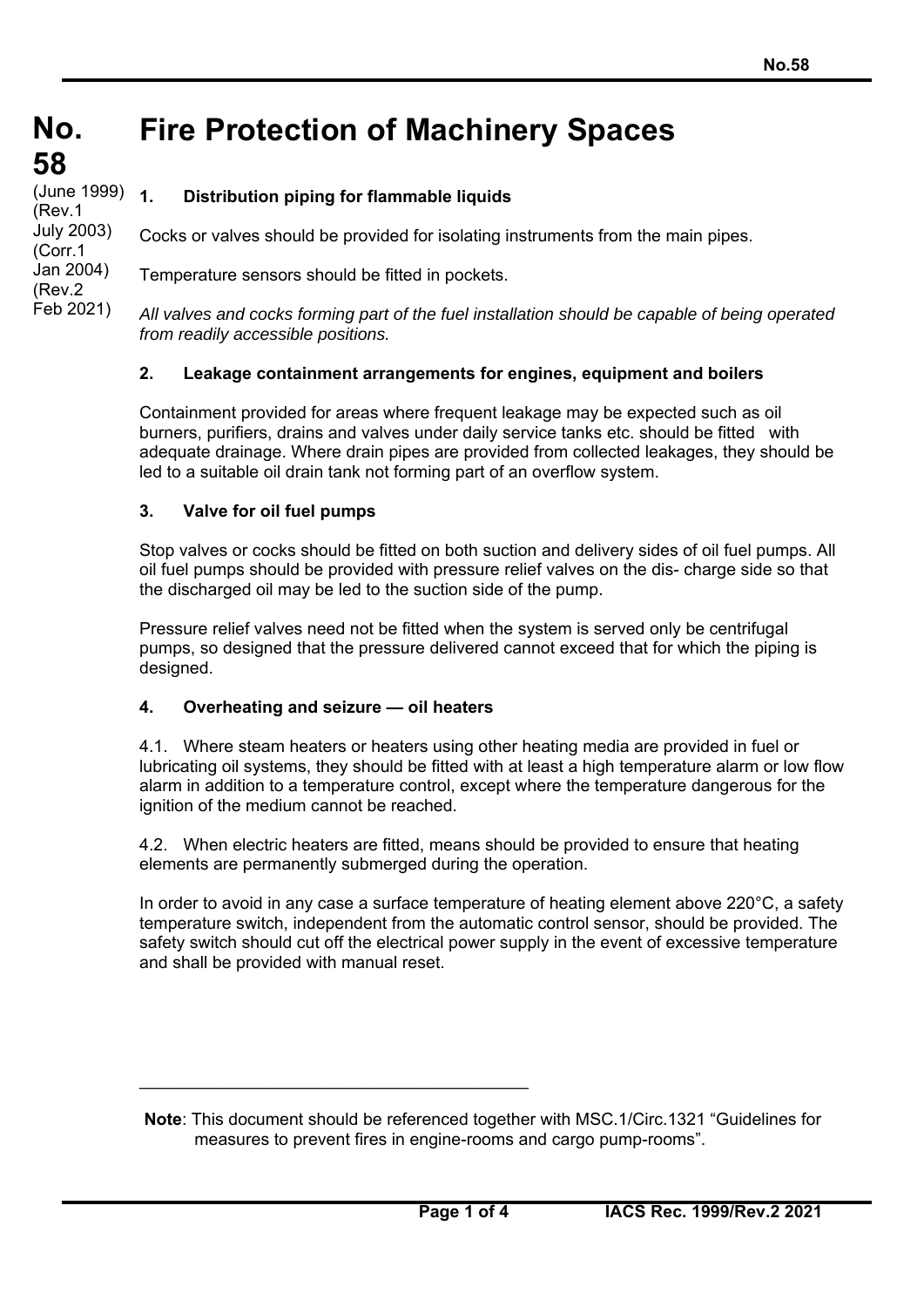## **5. Hot surfaces**

**58**  (cont)

**No.** 

The insulation of hot surfaces should be of a type and so supported that it will not crack or deteriorate when subject to vibration.

### **6. Oil spillages coming into contact with hot surfaces, electrical installations or other sources of ignition**

6.1. Oil filters fitted in parallel for the purpose of enabling cleaning without disrupting oil supply to engines (e.g. duplex filters) should be provided with arrangements that will minimise the possibility of a filter under pressure being opened by mistake. Filters/filter chambers should be provided with suitable means for:

- venting when put into operation
- depressurising before being opened

Valves or cocks with drain pipes led to a safe location should be used for this purpose.

6.2. Hydraulic units with working pressure above 15 bar should preferably be placed in separate spaces. If it is impracticable to locate such units in a separate space, adequate shielding should be provided.

#### **7. Faults in boiler firing, scavenging manifold, boiler uptakes and exhaust gas uptakes**

7.1. The oil burners should be so arranged that they cannot be withdrawn unless the oil supply to the burners is cut off.

7.2. The fuel supply to all burners should be capable of being automatically cut off in case of total lack of flame in the combustion chamber; moreover, this should be warned by a visual audible alarm. The alarms need not be fitted for domestic boilers.

## **8. Thermal oil installations**

### 8.1. System arrangements

The inlet and outlet valves of oil-fired thermal oil heaters and exhaust-fired thermal oil heaters should be controllable from outside the compartment where they are situated. As an alternative, an arrangement for quick gravity drainage of the thermal oil contained in the system into a collecting tank is acceptable.

Heating of liquid cargoes with flash points below 60°C should be arranged by means of a separate secondary system, located completely within the cargo area.

However, a single circuit system may be accepted on the following conditions:

- system should be so arranged that a positive pressure in the coil should be at least 3 m water column above the static head of the cargo when circulating pump is not in operation.
- the thermal oil system expansion tank should be fitted with high and low level alarms.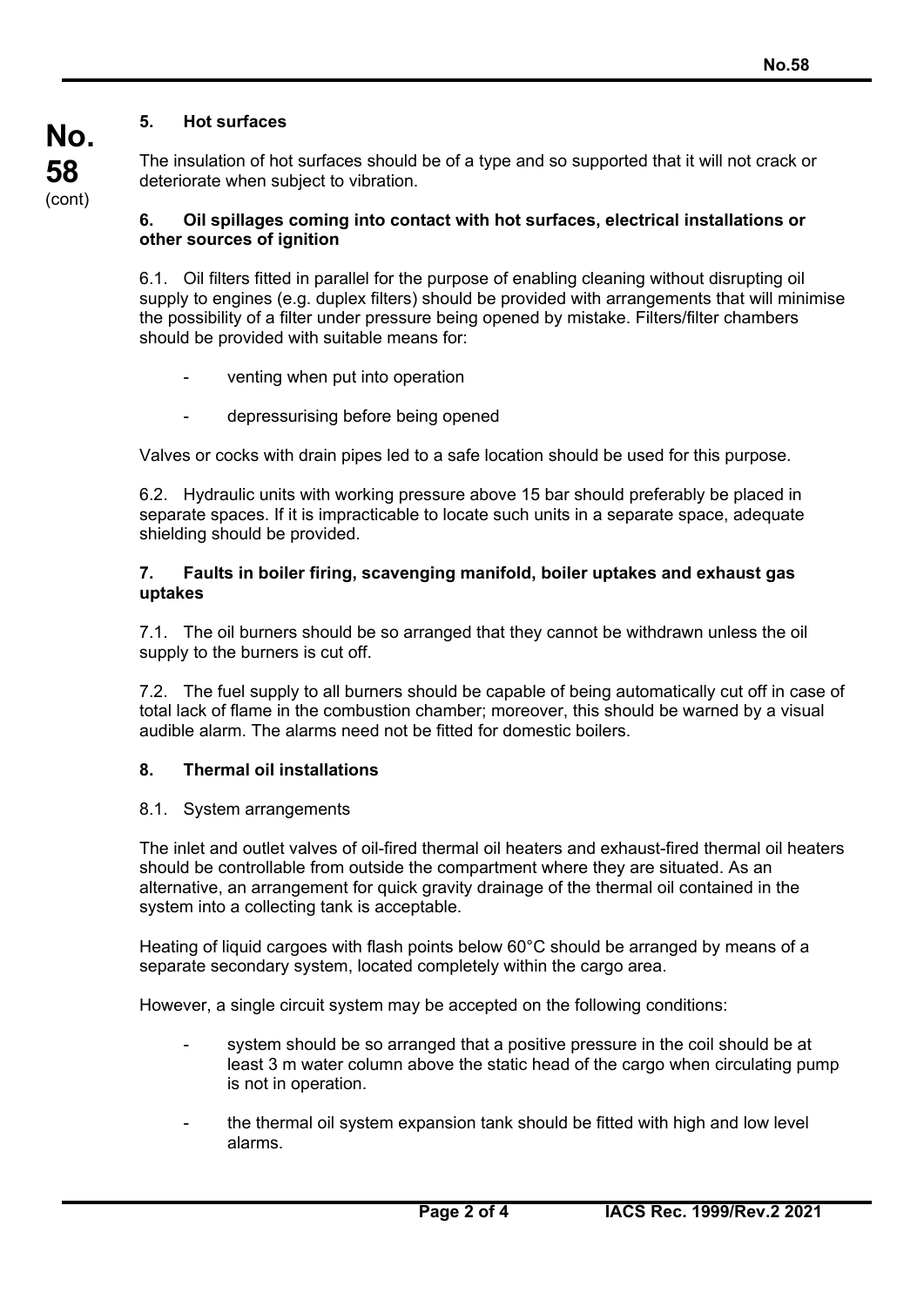- **No. 58**  (cont)
- means should be provided in the thermal oil system expansion tank for detection of flammable cargo vapours. Portable equipment may be accepted.
- valves for the individual heating coils should be provided with locking arrangement to ensure that the coils are under static pressure at all times.

The thermal oil circulating pumps should be arranged for emergency stopping from a position outside the space where they are situated.

Vents from expansion tanks and thermal oil storage tanks of thermal oil heating plants should be led to open deck.

## **8.2. Exhaust-fired thermal oil heaters**

The heater should be so designed and installed that all tubes may easily and readily be inspected for signs of corrosion and leakage.

Visual inspection and tightness testing of the heater tubes to not less the working pressure should be carried out annually, and hydraulic testing shall be carried out bi- annually.

The heater should be fitted with temperature sensor(s) and an alarm for fire detection.

A fixed fire extinguishing and cooling system should be fitted. A drenching system providing copious amounts of water may be accepted. The exhaust ducting below the exhaust boiler should be arranged for adequate collection and drainage, to prevent water flowing into the diesel engine. The drain should be led to a suitable location.

### **9. Segregation of fuel oil purifiers**

9.1. Fuel oil purifiers for heated fuel oil should be subject to the following.

9.1.1. The fuel oil purifiers should be placed in a separate room, enclosed by steel bulkheads extending from deck to deck and provided with self-closing steel doors.

9.1.2. The room should be provided with:

- 1 independent mechanical ventilation or a ventilation arrangement which can be isolated from the machinery space ventilation,
- 2 fire detecting system,
- 3 fixed fire extinguishing installation:

The extinguishing installation should be capable of being activated from outside the room.

Closing of ventilation openings should be effected from a position close to where the extinguishing system is activated.

The extinguishing system should be separate for the room, but may be a part of the main fire extinguishing system for the machinery space.

9.2. Where the size and/or design of the engine room makes it impracticable to locate the fuel oil purifiers in a separate space, special consideration should be given with regard to location, containment of possible leakages, and shielding and ventilation.